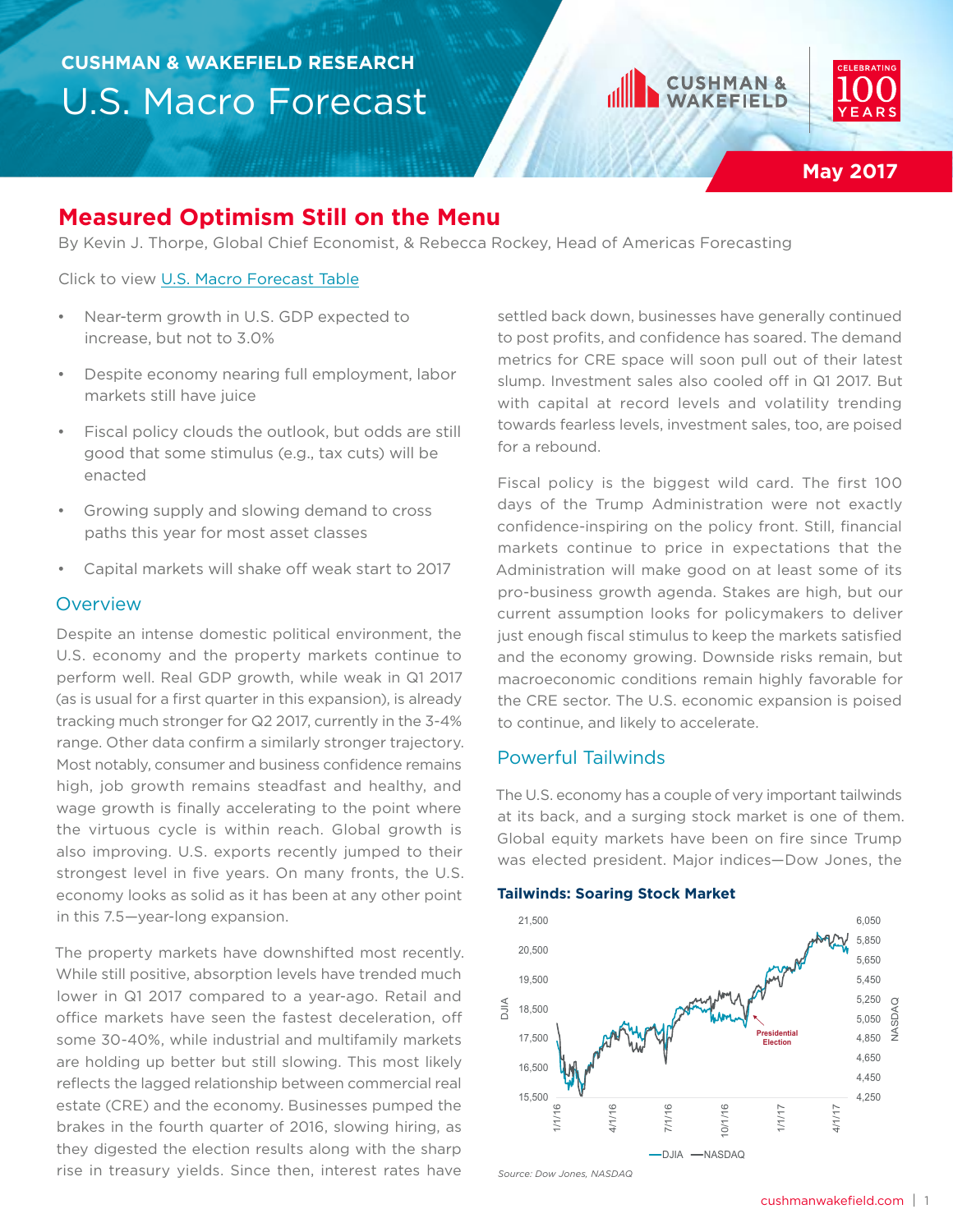



## **May 2017**



*& Wakefield*

NASDAQ, the DAX, the Nikkei—are all up by double digits since last November. A good portion of these gains are based on the assumption that the Trump Administration will deliver greater fiscal stimulus in the U.S. (i.e., tax cuts, deregulation, infrastructure spending) which will subsequently boost corporate earnings (improve the "E" in the "P/E" ratio) and ultimately result in a more business-friendly environment that will stoke economic growth. Across the board, increases in stock prices have led to a \$2 trillion surge in wealth, and estimates show that for every \$1.00 increase in stock wealth, consumer spending increases by \$0.03. This implies that the wealth effect could boost consumer spending by an additional \$59.9 billion, which will filter through as a positive multiplier in real estate markets when and if spent. Of course, the opposite could also occur. If policymakers don't deliver a fiscal stimulus package, then we will likely see a significant market correction, one that could lead to a negative wealth effect that may impede domestic economic growth. Again, stakes are high.

Another tailwind is the surge in the sentiment-based indicators, often referred to as "soft data." The Conference Board's Consumer Confidence Index has jumped 20% since October of last year. Most of that increase can be attributed to rising expectations of economic prospects. Businesses also seem to have regained their swagger. The National Federation of Independent Businesses' Small Business Optimism Index increased from 104.0 in October of 2016 to 114.6 in March of 2017. In addition to the prospect of fiscal stimulus, oil prices sitting at a sub-\$50 per barrel price hasn't hurt confidence either. Interestingly, although

the main takeaway from such data is robust sanguinity, in the three months preceding and in the four months since the election (for which there are data), the share of businesses reporting that they are uncertain about or don't know what to expect in the next six months is at an all-time high.

### Fiscal Policy Wildcard

The Trump Administration has spotlighted several priorities that affect economic/CRE forecasts directly: tax reform and/or tax cuts (for both corporations and individuals), a repeal or replacement of the Affordable Care Act (ACA), renegotiation of major trade agreements, increases in specific discretionary spending categories (defense and infrastructure) and the unwinding of or revisions to certain regulations (i.e., Dodd-Frank).

Given the current political environment, any change in policy is far from certain. Still, over 80% of economists surveyed by the National Association of Business Economics believe that some policy changes will be enacted, although likely watered-down to gain bipartisan support (particularly in the Senate). In addition, the results of any policy changes will need to maintain or come close to deficit neutrality—a requirement for most legislation if it is expected to become permanent. In our baseline scenario, we assume government spending and investment—actual outlays— will increase by an additional \$70 billion over the next two years, with nearly

#### **Economist's Fiscal Stimulus Assumptions for 2017-18** NABE's March 2017 Outlook Survey



*Source: NABE*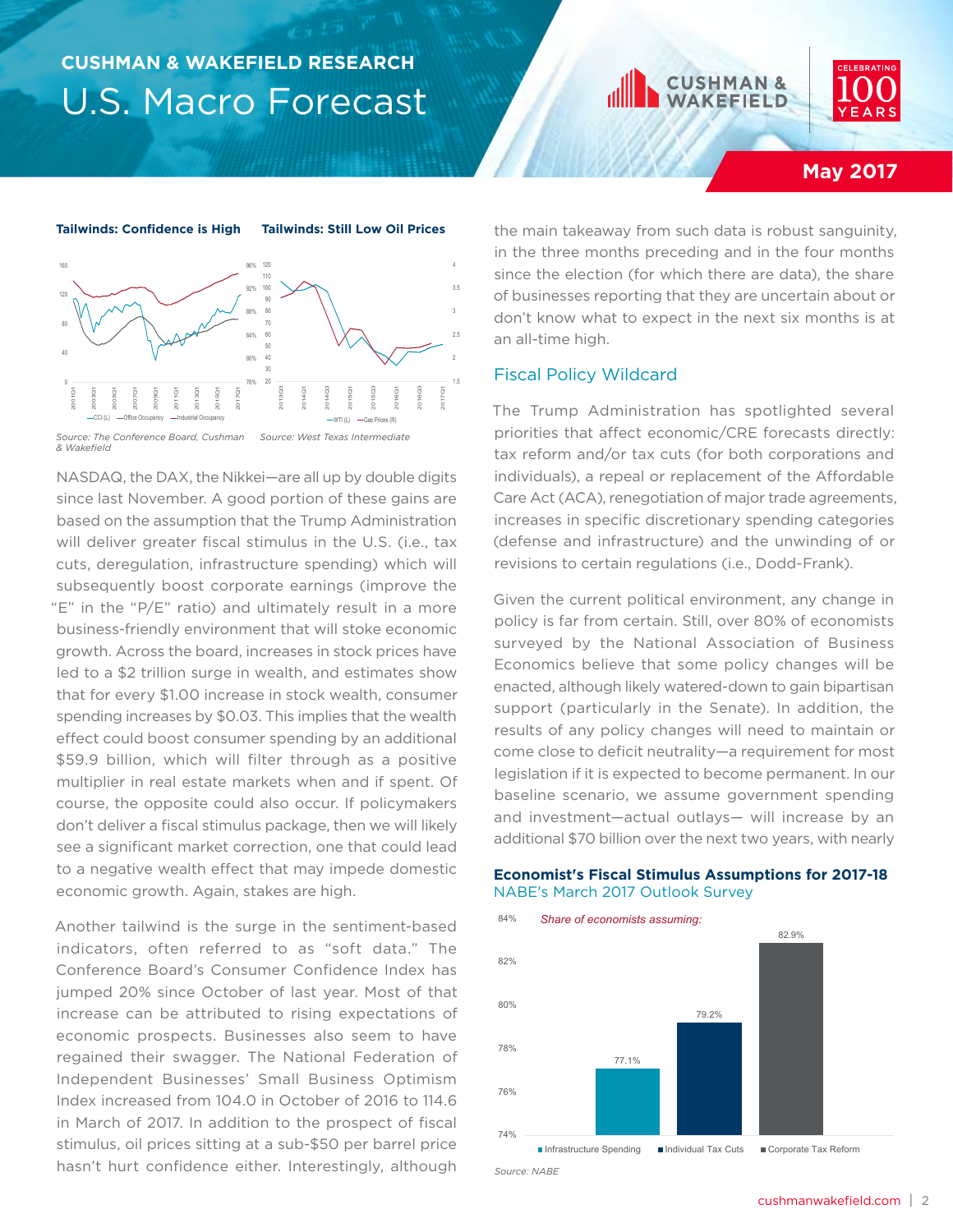



## **May 2017**

40% of that increase going to defense. The fastest growth is expected to occur in 2018 when overall government spending will grow at a 2.5% annual rate.

The likelihood of any changes being made to tax rates or tax policy is even less certain. Our forecast anticipates the effective corporate tax rate—that is, the tax rate actually experienced by firms—to decline from 20.2% in 2016 to 16.9% over the 10 years. That is the equivalent of about a \$500 billion tax cut. It also assumes that personal income tax reform will not occur until 2018.

### Labor Markets Still Have Juice

Although the U.S. economy is nearing full employment, there is still plenty left in the tank for job creation to continue to fuel healthy demand for real estate. The current U.S. unemployment rate is low—at 4.4%—but it can certainly go lower. There have been a number of times in the post WWII era—the 1950s, 1960s and the late 1990s—when unemployment dipped below 4%. The lowest on record was in 1953, when the unemployment rate dropped to 2.9%. In the late 1990s, when the unemployment rate was lower than it is currently, the U.S. economy created over 3 million net new nonfarm payroll jobs per year. In other words, the labor market has not tightened to the extent where job growth shouldn't remain at least solid. Certain markets are more susceptible to having their growth potential curbed by labor shortages (e.g., Denver, Boston, San Jose—all with unemployment below 4%), but most cities still have plenty of room left for unemployment to decline.

Most of the indicators that correlate with future job creation remain healthy. Job openings currently total over 5.7 million, near record highs. Wage growth is accelerating, and it is broadening. In our baseline scenario, the U.S. will create 2.0 million net new nonfarm payroll jobs in 2017 and 1.6 million in 2018, down slightly from the 2.4 million annual average during this expansion, but still healthy.



*Source: BLS, Cushman & Wakefield* 

## Implications for Commercial Real Estate

### Office: New Development Is Highly Concentrated

Developers of office product have remained quite disciplined throughout this cycle. Whether because of memories of the pain endured during the previous recession or because of a tighter lending environment, construction volumes have been much lower than in previous cycles. Completions are roughly 25% lower than in the run-up leading to the Great Financial Crisis and 50% lower than after the Dotcom Crash. The office supply cycle will peak in 2017, and most of these new buildings are delivering in markets that need the space. Even factoring in the latest density trends, the U.S. is generally not overbuilding office product.

But developers are overdoing it in a handful of markets, at least temporarily. Nearly 50% of the new office buildings are being developed in the top-10 construction markets. The bulk of new space is being added in the largest cities/ metros (e.g., Bay Area, NYC, Dallas) that arguably need it the most. Nevertheless, this wave of new space will challenge leasing fundamentals as it delivers at a time when broader job growth is decelerating. Certain markets, such as Manhattan, are already seeing concessions and TI's push higher to help lease the new space. But by and large, the Sunbelt markets and most other secondary/ tertiary markets are seeing measured construction levels, and in many cases, are under-building relative to job creation.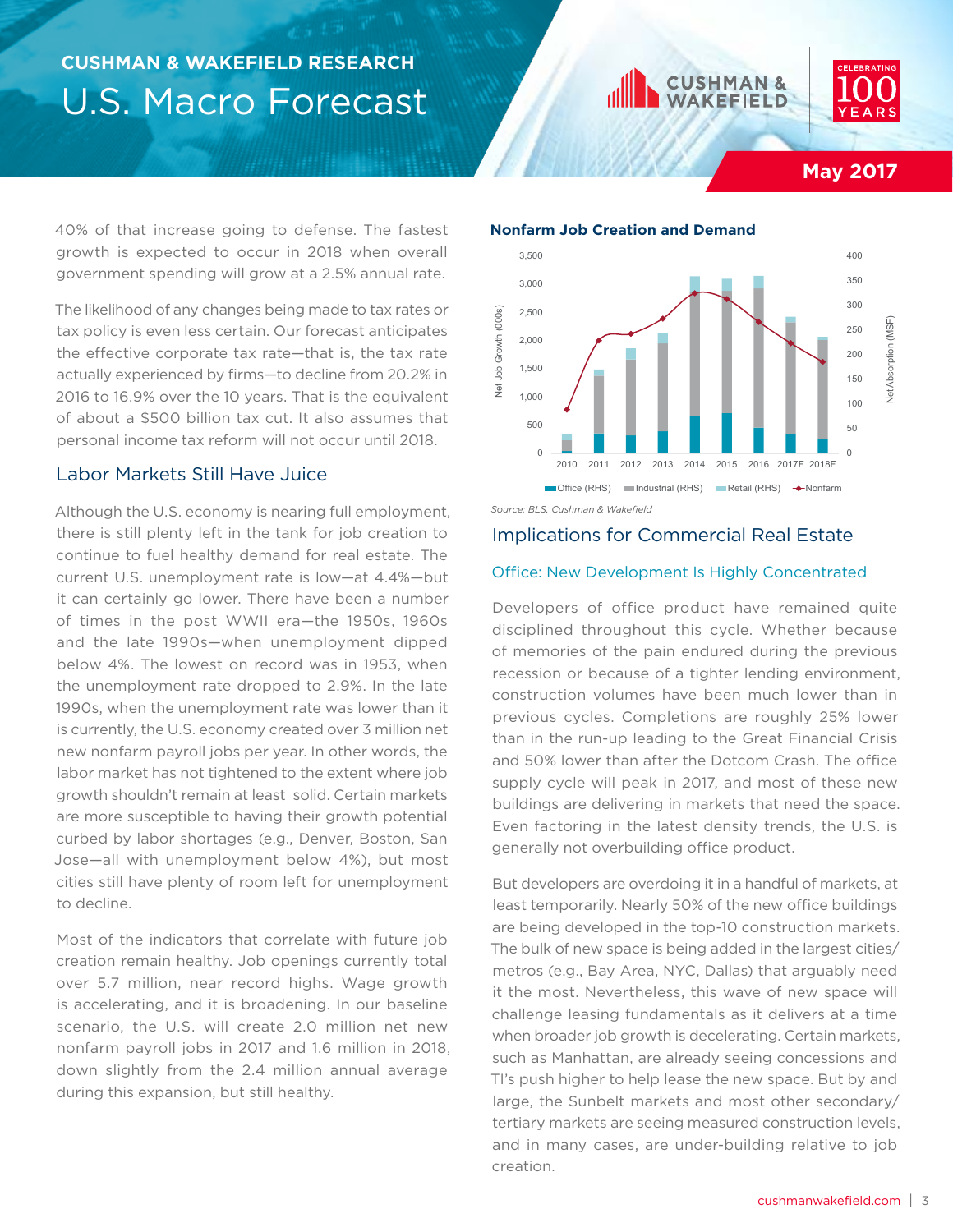



**May 2017**

#### **Where Office Construction Is Happening**



*Source: Cushman & Wakefield* 

Although office-using job creation is expected to remain healthy, in the aggregate, demand for office space will not keep pace with supply. U.S. office vacancy bottomed out in late 2016 and is set to move up gradually in 2017 and 2018. Rent growth peaked in this cycle in 2016, at 5.4%. From this point forward, office rents will continue to rise but at a slower pace, as year-end rent growth decelerates from 3.5% this year to 1-2% in 2018. The supply pipeline buttons up quickly after 2018. If the economic expansion holds, the U.S. office sector could go from slightly overbuilding in some markets to underbuilding in most towards the latter part of the decade.

#### Industrial: GDP-agnostic

The relationship between GDP and the industrial sector, historically a reliable one, has broken down in this cycle. eCommerce is the reason. With a greater shift to online shopping has come the strongest boom that the warehouse segment has ever recorded. Since 2013, more than 1 billion square feet of industrial inventory has been absorbed, averaging more than 250 million square feet (MSF) per year. As the structural shift towards 21st century spending habits persists, so too will demand for modern warehouse and distribution product. Since 2000, eCommerce's share of the retail pie has expanded from 0.8% in 2000 to 7.2% in 2016; it is expected to gain more share over the next 5 years, hitting 8.5% by 2021. In mapping the warehouse sector to the expected growth

in online sales, the industrial sector will see one-fifth of new demand each year for the next several years from eCommerce alone.

Should it spiral out of control, the political push to challenge free-trade agreements such as NAFTA does pose a significant downside risk to the industrial sector. Since NAFTA was enacted in 1994, U.S. trade with Canada and Mexico has more than tripled. And that is not just imports: U.S. exports have also more than tripled from around \$150 billion in 1994 to around \$500 billion in 2016. These trade flows are critical to supply chains for numerous businesses operating in the U.S. and therefore directly linked to the health of the warehouse sector. Given the economic incentives for all countries involved, our current working assumption is that any new NAFTA-negotiations will not result in a major disruption to trade flows.

The industrial construction pipeline is robust, but so is demand. Vacancy will bottom out in 2017 at a razor thin 5.3%, before inching up slightly to 5.4% in 2018. The tight market will keep upward pressure on rents, which will rise more than 4% annually over this period. Policy risks aside, the U.S. industrial sector is nearly a lock to continue to register very robust leasing fundamentals.

#### Retail: Not Dead, Just Uneven

We know that the consumer has been doing increasingly well over the last few years. But the translation of consumer spending into demand for retail space has been a frustratingly difficult one. Segments that have fueled organic space up-take are hitting saturation points such as dollar stores, although the sector continues to grow—while other segments—such as restaurants and fast casual dining—are likely to hit those inflection points over the next few years. Sales at food and drinking establishments as a share of total sales reached a new peak in 2016 at 12%, where it is expected to remain over the next 5 years. Heath and personal care, as well as smaller format niche fitness studios, will also capture greater shares of retail spending, while national chains and department stores struggle to maintain market share and ultimately lose more. Overlay those trends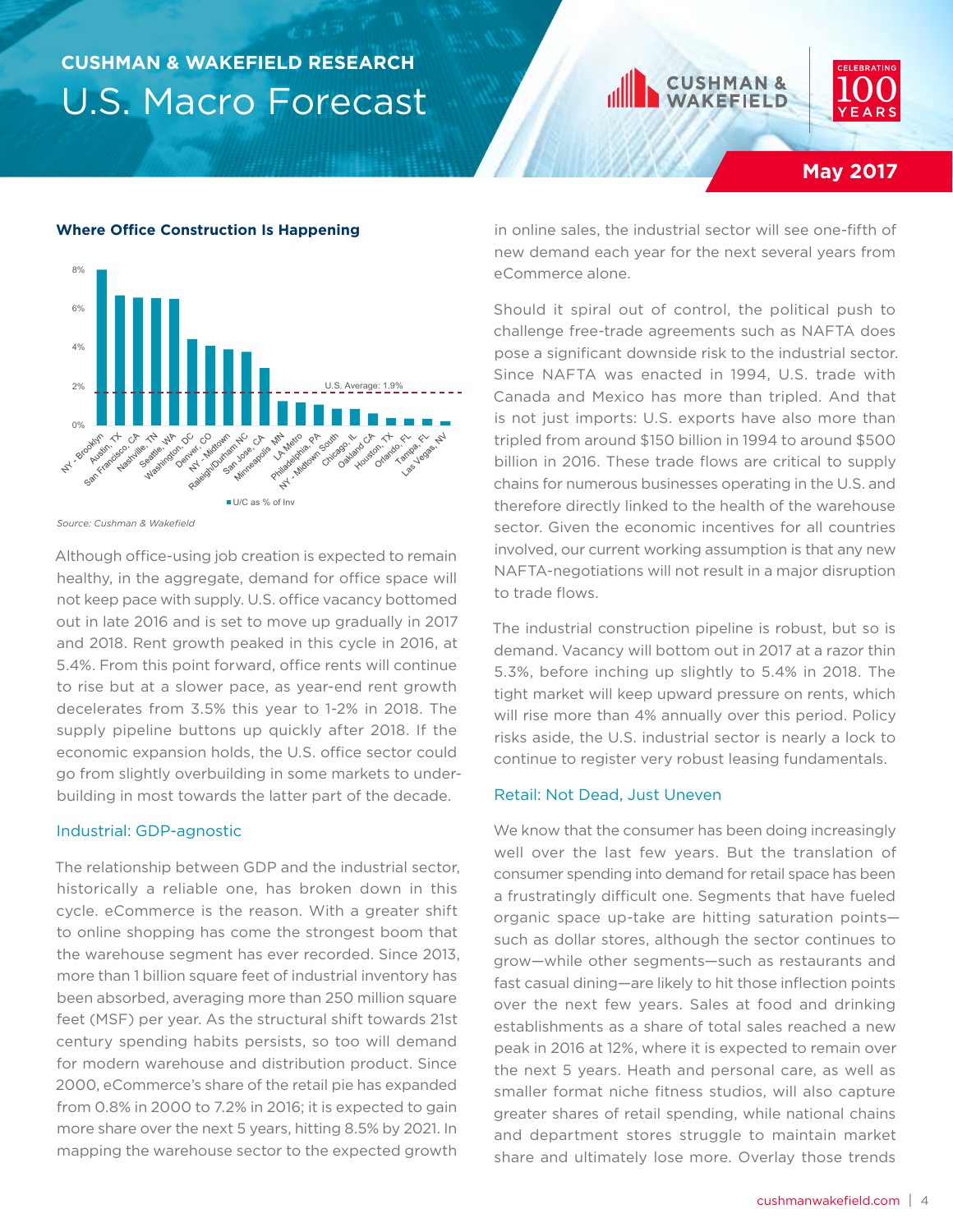## **JSHMAN & KEFIELD**



## **May 2017**

#### **Vacancy to Begin Rising**



*Source: Cushman & Wakefield* 

with the impact of eCommerce and the recent uptick in closures among certain retailers is not so surprising. Despite some of the strong rhetoric classifying retail as dead, certain property types—and most assets with a still-viable location—are performing sufficiently well.

Neighborhood/community centers remain slightly immune to some of the downsizing—or outright closure trends that some major retailers are experiencing. The vacancy rate for this class has fallen by 40 basis points over the last four quarters—from 8.4% in Q1 2016 to 8.0% in Q1 2017. Construction has been most robust in the Pacific, the Southeast and Texas South Central, and in the Northeast. After hitting their peak in 2016 at 15.9 MSF, deliveries will still cause vacancy pull to-and-fro around the 8% mark—slowing almost in line with demand. Over the next two years, the overall vacancy rate for neighborhood/community centers is expected to rise from 8.0% in 2017 to 8.1% in 2018, but totaling only 17.3 MSF of absorption for both years combined.

It does appear that the shake-up in retail will be felt, at aggregate levels, across most asset types. However, malls will feel the greatest effects. Power centers will be impacted by consolidation in the office-supplies and sporting-goods categories, but actually have a strong tenant pool for the kind of space that is being given back thanks to the continued strong growth of off-price apparel players. Average asking rents started to decline in 2016 but still managed to post a 2.5% growth rate

thanks to rising rents in the first half of the year. The expected downward movement in rents over the near term is more moderate than in our previous forecast, but spread over a longer period. We now anticipate average neighborhood/community asking rents to decline—5.4% in 2017 to \$19.26 per square foot (PSF) from \$20.36 PSF in 2016, and down 3.2% in 2018 to \$18.64 PSF before rebounding into positive territory in 2019.

#### Capital Markets: Longer the Cycle, the Tougher It Gets

Investing in a maturing cycle is always difficult, but the engines suggest there is still plenty of activity ahead. Soaring equity markets, fiscal stimulus, continued monetary stimulus, and the relative attractiveness of U.S. assets will promote healthy CRE investment in the U.S. We look for sales to register more than \$449.1 billion in 2017, down roughly 10% from the \$494.1 billion posted in 2016. Transaction volumes will decelerate further in 2018 to \$437.0 billion with substantial interest remaining from foreign investors. Coming off of a two-year streak with more than half a trillion dollars in trades in both 2015 and 2016, this deceleration is partially a function of fewer assets being positioned for sale. In 2016, investment activity was 2.7% of nominal GDP, and this is expected to moderate as the cycle continues. Reflecting continued investor demand for CRE allocations, dry powder at closed-end funds targeting CRE assets is at an all-time high supporting our outlook for continued robust deal activity.

Bouts of uncertainty—both abroad and domestically have not led to a capitulation on pricing, although growth in CRE values has tempered substantially. The broadest measure of CRE asset prices is the RCA/ Moody's CPPI Price Index for all property types, which grew at a 7.1% year-over-year rate in 2016, roughly half of its 2015 growth rate of 14.1%. This Index is forecast to rise by 6.6% in 2017 and by 2.3% in 2018. Of course, the outlook for prices is one reason returns are also expected to moderate over the next few years.

Income growth appears to have hit a cyclical low, according to data from NCREIF, whose sample is mainly core assets. Net operating income (NOI) returns were at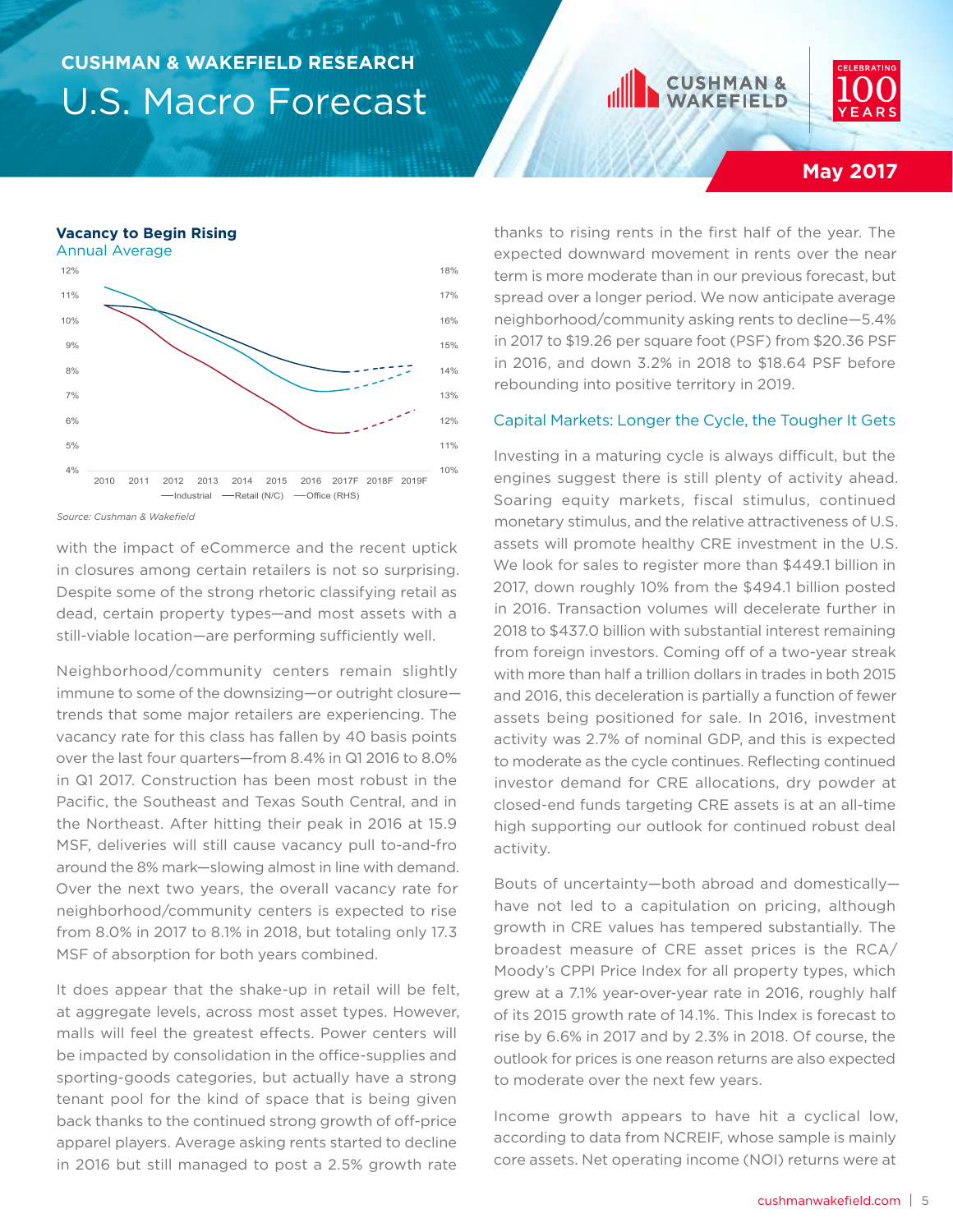



**May 2017**



*Source: RCA, Cushman & Wakefield* 

**U.S. Investment Sales**

historical lows in the last two quarters. For four of the five major asset categories, annualized growth in income for apartments was 4.4% in Q1 2017, and 4.3% in Q4 2016, followed by 4.5% for office, 4.8% annualized rate for retail and 5.1% for industrial—all in Q1 2017. Combine this with falling capital returns, and the outlook for NCREIF total returns is one of deceleration. In our baseline scenario, total NCREIF returns will slow to 5.1% this year—almost entire buoyed by income—before falling to 3.3% in 2018, although as previously noted, the wave of construction quiets beyond 2018. Thus, there is scope for a significant revival in NOI growth.

The broad deceleration in returns hides considerable variation, however. Secondary markets have recently outperformed the major metro markets on a price-return basis, closing part of the historically wide gap that has expanded during the cycle; we expect this development to continue. Similarly, suburban office returns have accelerated and are now substantially outpacing those for CBD office. Industrial and retail assets continue to be impacted by the divergent effects of eCommerce, driving total retail returns lower while sustaining industrial returns—primarily through continued strong income (albeit decelerating from the extraordinary rent growth observed recently in many markets).

#### **Returns Moderate with Pricing**



*Source: RCA/Moody's Analytics, Federal Reserve, Cushman & Wakefield* 

#### Measured Optimism

Predicting the future has seldom been more difficult. Any policy promises that Congress keeps may lead to a stronger near-term outlook which would bolster demand for real estate space. However, it may also cause the trajectory for U.S. interest rates to steepen which in turn will likely affect the pace at which the Federal Reserve's Open Market Committee raises interest rates. Job growth, positive and still quite robust, will slow as the unemployment rate pushes lower. All asset categories will see tempering demand meeting deliveries, beginning a gradual upward swing in vacancy. With the exception of retail, assets will likely see rent growth remaining strong in 2017 before slowing in 2018. And capital markets volumes will buck any uptick in interest rates, with sales activity declining over the next two years but holding at a healthy pace. Real estate returns, driven largely by trends in pricing, will moderate over the near-term as well, but will remain competitive vis-à-vis alternatives.

All and all, upside risks more than offset the downside risks to our outlook. As we assess the future trajectory of the property markets, the positives comfortably outweigh the negatives. We may be entering into the final stage of the U.S. expansion, but that doesn't mean the final stage can't go for a lot longer.